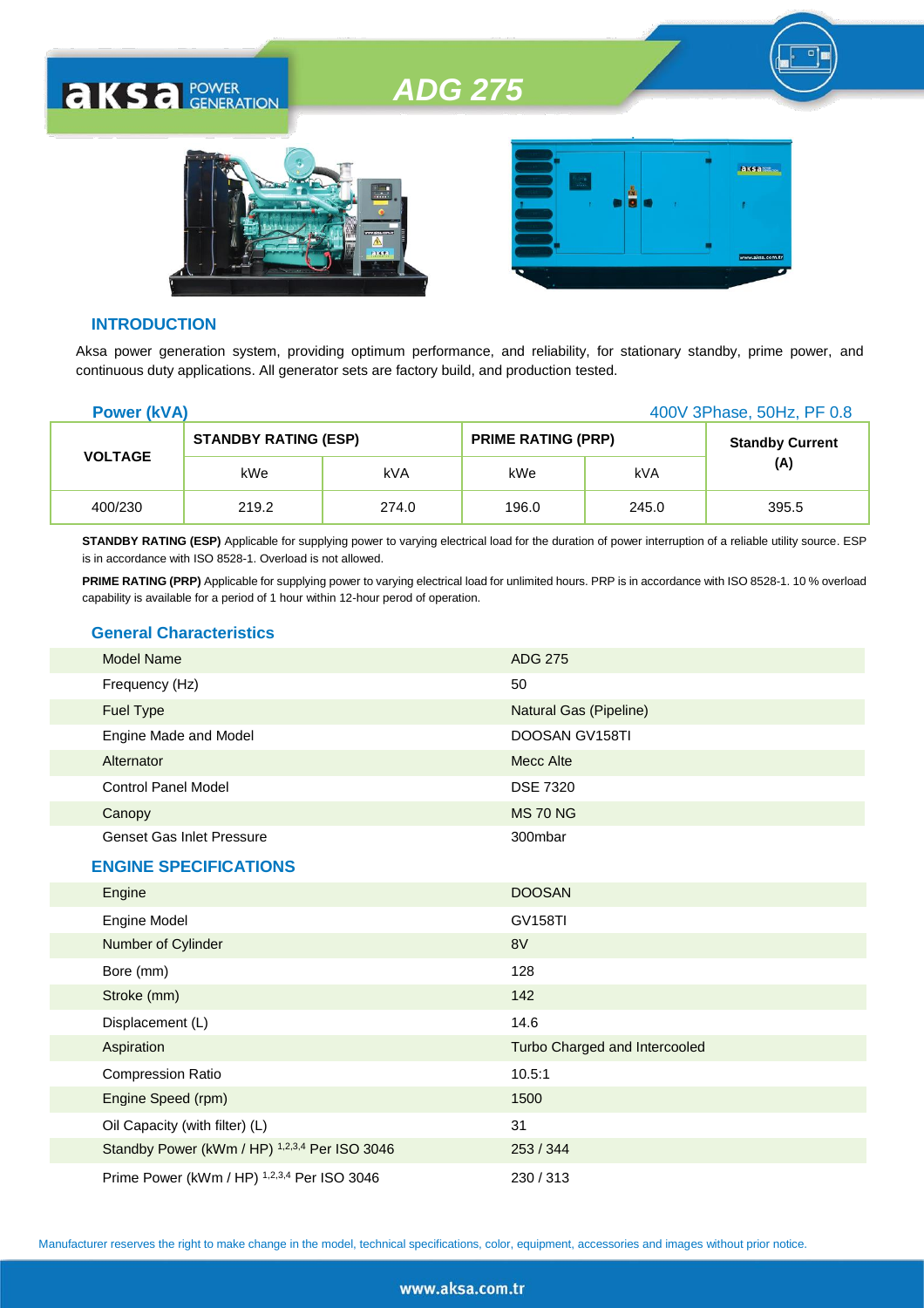

|                         | Max. Operating pressure to EPR, mbar            | 68.94                  |
|-------------------------|-------------------------------------------------|------------------------|
| <b>Block Heater OTY</b> |                                                 | 1                      |
| <b>Fuel Type</b>        |                                                 | Natural Gas (Pipeline) |
|                         | Injection Type and System                       | Spark-Ignited          |
| <b>Governor System</b>  |                                                 | ECU                    |
|                         | Operating Voltage (Vdc)                         | 24                     |
| <b>Cooling Method</b>   |                                                 | <b>Water Cooled</b>    |
|                         | Cooling Fan Air Flow (m3/min) 5                 | 540                    |
|                         | Coolant Capacity (engine only) (L)              | 36                     |
| Air Filter              |                                                 | Dry Type               |
|                         | Fuel Cons. With %100 Load (kg/hr / m3/hr) 3,4,6 | 41,9/58,4              |
|                         | Fuel Cons. With %75 Load (kg/hr / m3/hr) 3,4,6  | 34,6/48,2              |
|                         | Fuel Cons. With %50 Load (kg/hr / m3/hr) 3,4,6  | 28/39                  |

### **ALTERNATOR CHARACTERISTICS**

**AKSA POWER** 

| Manufacturer                      | <b>Mecc Alte</b> |
|-----------------------------------|------------------|
| Alternator Made and Model         | ECO 38 2M/4C     |
| Frequency (Hz)                    | 50               |
| Power (kVA)                       | 250              |
| Voltage (V)                       | 400              |
| Phase                             | 3                |
| A.V.R.                            | <b>DSR</b>       |
| Voltage Regulation                | $(+/-)1%$        |
| <b>Insulation System</b>          | H                |
| Protection                        | IP23             |
| <b>Rated Power Factor</b>         | 0.8              |
| Weight Comp. Generator (kg)       | 653              |
| Cooling Air (m <sup>3</sup> /min) | 32               |

#### **Canopy Dimensions**

| Length (mm) | 4400 |
|-------------|------|
| Width (mm)  | 1606 |
| Height (mm) | 2230 |

1 Max load and overload ratings based on ISO 3046 gross flywheel power.

2 Technical data based on ISO 3046-1 standards of 77°F(25°C), 14.5Psia (100kPa) and 30% relative humidity.

3 Production tolerances in engines and installed components can account for power variations of ± 5%. Altitude, temperature and excessive exhaust and intake restrictions should be applied to power calculations.

4 All fuel and thermal calculations unless otherwise noted are done at ISO 3046 rated load using LHV for NG of 48.17 MJ/kg.

5 At 0.5 in-H2O of Package Restriction at STP

6.Volume calculated using density of 0.717 kg/m3 for NG, 0.51 kg/L for LPG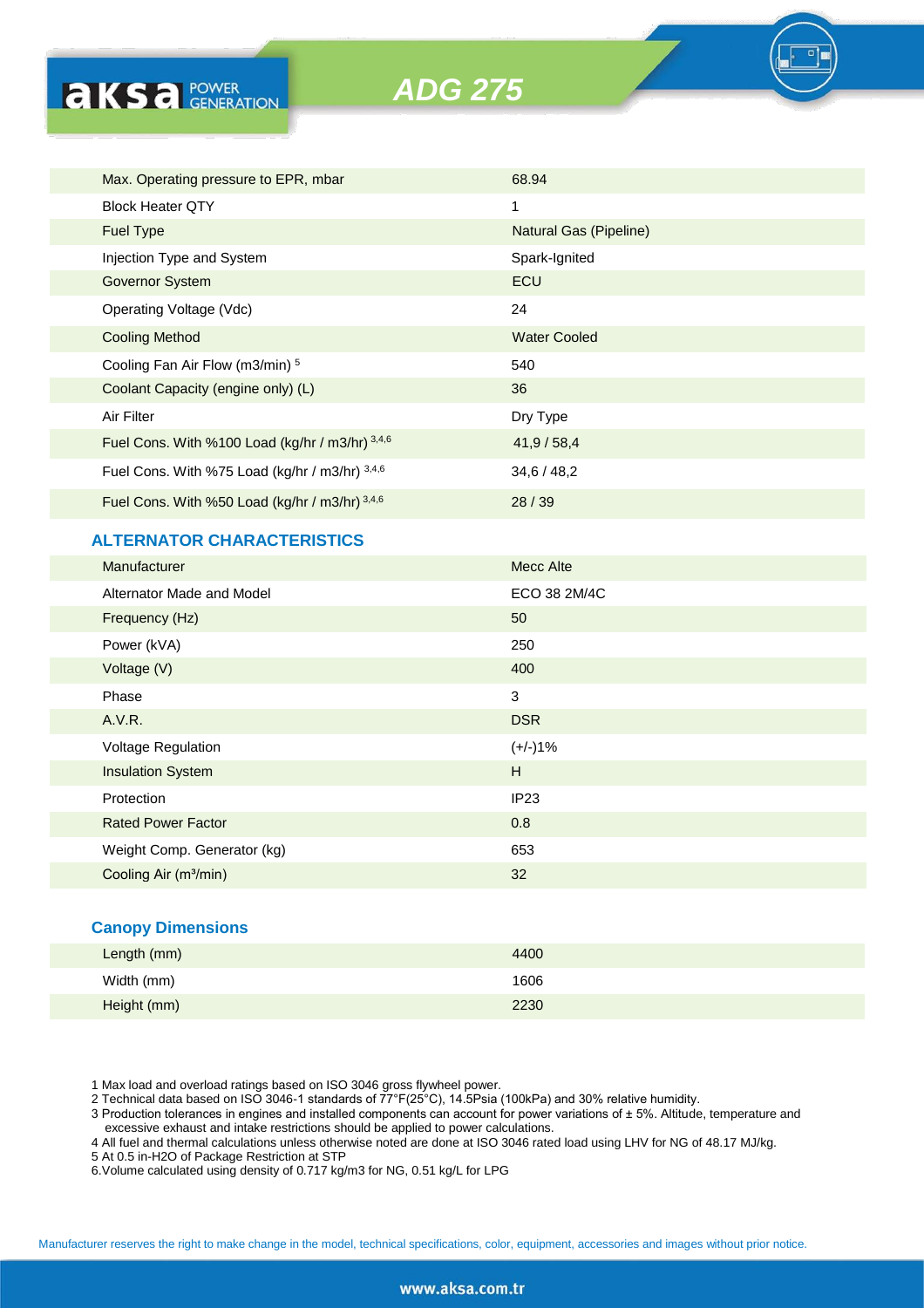# **AKS** *C C <b>C GENERATION*



- **1.**Steel structures
- **2.** Emergency stop push button
- **3.** Canopy and panels made from powder coated sheet steel.
- **4.** Control panel is mounted on the baseframe. Located at the right side of the generator set
- **5.** Oil could be drained via valve and a hose
- **6.** Exhaust system in the canopy
- **7.** Special large access doors for easy maintanance
- **8.** In front and back side special large access doors for
- easy maintanance
- **8.** Base frame
- **9.** Special large access doors for easy maintanance **10.** Lifting points **11.** The cap on the canopy provides easy accsess
- to radiator cap.
- **12.** Sound proofing materials
- **13.** Plastic air intake pockets.

#### **INTRODUCTION**

Sound-attenuated and weather protective enclosures for generating sets from Aksa, meet event the sound requirements and provide optimum protection from inclement weather and development by our specialist acoustic engineers. Our modular designed sound insulated canopies provide ease of access for servicing and general maintenance and interchangeable components permitting on-site repair. Enclosures are designed to optimize genset cooling performance, providing you with confidence that genset ratings and ambient capability.

#### **Control Panel**

| <b>Control Module</b>      | <b>DSE</b>      |
|----------------------------|-----------------|
| Control Module Model       | <b>DSE 7320</b> |
| <b>Communication Ports</b> | <b>MODBUS</b>   |



#### **Devices**

DSE, model 7320 Auto Mains Failure control modüle, Static battery charger Emergency stop push button and fuses for control circuits

#### **CONSTRUCTION and FINISH**

Comonents installed in sheet steel enclosure.

Phosphate chemical, pre-coating of steel provides corrosion resistant surface

Polyester composite powder topcoat forms high gloss and extremely durable finish

Lockable hinged panel door provides for easy component access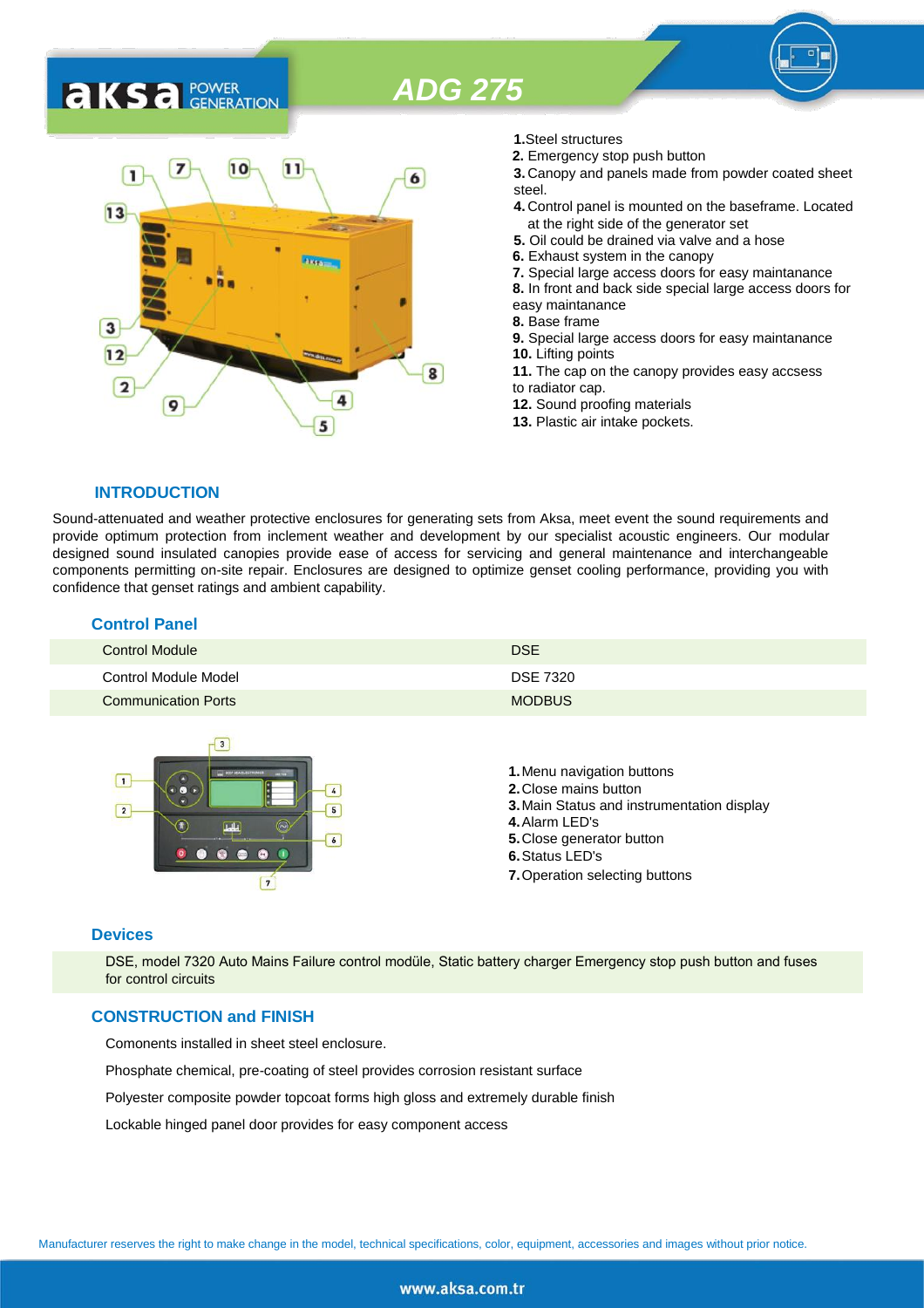

#### **INSTALLATION**

Control panel is mounted generating set baseframe on robust steel stand or power module. Located at side of generating set with properly panel visibility.

#### **GENERATING SET CONTROL UNIT**

The DSE 7320 conrol module is a standard addition to our generator sets from 220 kVA upwards and it has been designed to start and stop diesel andgas generating sets that include electronic and non electronic engines.

The DSE 7320 includes the additional capability of being able to monitor a mains (utility) supply and is therefore suitable for controlling a standby generating set in conjunction with an automatic transfer switch.

The DSE7320 also indicates operational status and fault conditions, automatically shutting down the generating set and indicating faults by means of its LCD display on the front panel.

#### **STANDARD SPECIFICATIONS**

- Microprocessor controlled
- 132 x 64 pixel LCD display makes information easy to read
- Front panel programming and also via PC software
- Soft touch membrane keypad and five key menu navigation
- Remote communications via RS232, RS485 and ethernet.
- Event logging (50) showing date and time
- Multiple date and time engine exercise mode and maintenance scheduler
- Engine block heater control.

**Instruments**

- Controls; stop, manuel, auto, test, start, mute lamb test/transfer to generator, transfer to mains, menu navigation.

| <b>IIISU UIIIEIILS</b> |
|------------------------|
| <b>ENGINE</b>          |
| Engine speed           |
| Oil pressure           |
| Coolant temperature    |
| Run time Battery volts |
| Engine maintenance due |
| <b>GENERATOR</b>       |
| Voltage (L-L, L-N)     |
| Current (L1-L2-L3)     |
| Frequency              |
| Earth current          |
| kW                     |
| Pf                     |
| kVAr                   |
| kWh, kVAh, kVArh       |
| Phase sequence         |
|                        |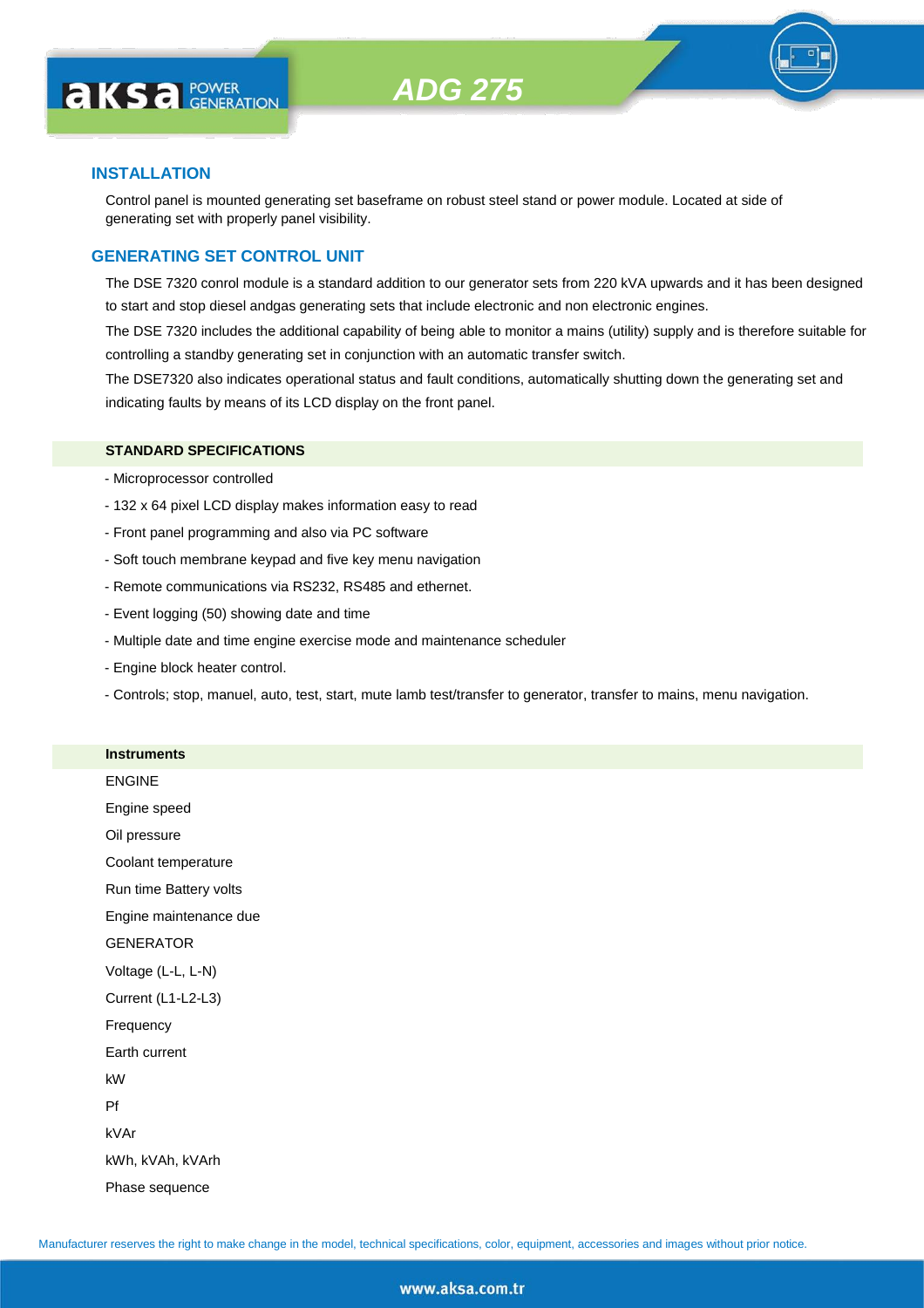# **AKS** *C ROWER*





#### MAINS

Voltage (L-L, L-N)

Frequency

WARNING

Charge failure

Battery under voltage

Fail to stop

Low fuel level (opt.)

kW over load

Negative phase sequence

Loss of speed signal

PRE-ALARMS

Low oil pressure

High engine temperature

Low engine temperature

Over /Under speed

Under/over generator frequency

Under/over generator voltage

ECU warning

SHUT DOWNS

Fail to start

Emergency stop

Low oil pressure

High engine temperature

Low coolant level

Over /Under speed

Under/over generator frequency

Under/over generator voltage

Oil pressure sensor open

Phase rotation

ELECTRICAL TRIP

Earth fault

kW over load

Generator over current

Negative phase sequence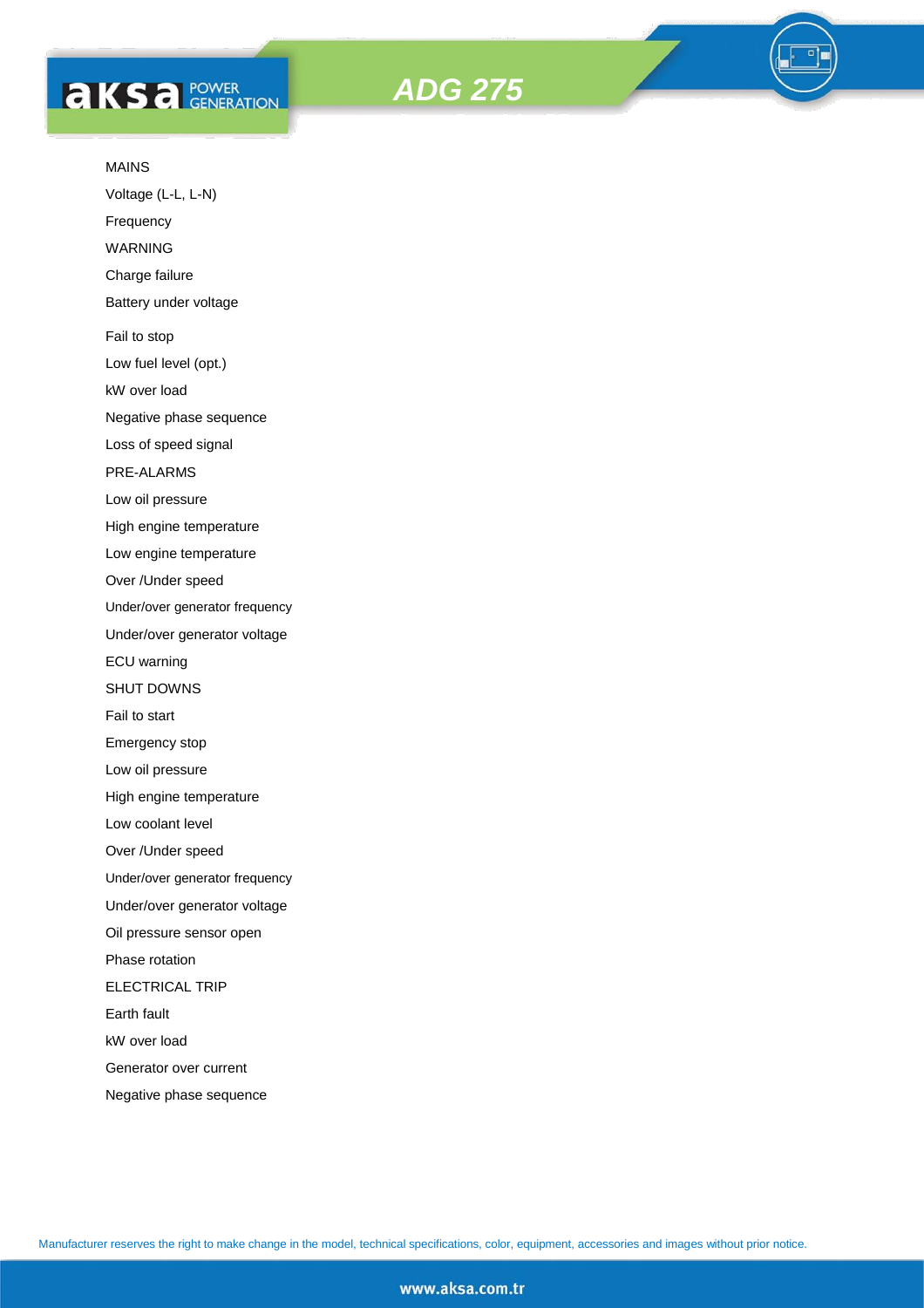



High oil temperature shut down Low fuel level shut down Low fuel level alarm High fuel level alarm EXPANSION MODULES Editional LED module (2548) Expension relay module (2157) Expansion input module (2130)

#### **Standards**

Elecrical Safety / EMC compatibility BS EN 60950 Electrical business equipment BS EN 61000-6-2 EMC immunity standard BS EN 61000-6-4 EMC emission standard

#### **STATIC BATTERY CHARGER**

Battery charger is manufactured with switching-mode and SMD technology and it has high efficincy.

Battery charger models' output V-I characteristic is very close to square

2405 has fully output shot circuit protection and ıt can be used as a current source.

2405 charger has high efficiency, long life, low failure rate, light weight and low heat radiated in accordance with linear alternatives.

The charger is fitted with a protection diode across the output.

Charge fail output is available.

Connect charge fail relay coil between positive output and CF output.

Input: 196-264V.

Output: 27,6V 5A or 13,8V 5A.

#### **STANDARD SPECIFICATIONS**

- Heavy duty, water cooled naturalgas engine
- Radiator with mechanical fan
- Protective grille for fan and rotating parts
- Electric starter and charge alternator
- Starting battery (with lead acid) including rack and cables
- Engine jacket cooling heater
- Static battery charger
- Flexible gas connection hoses
- Single bearing, class H alternator
- Industrial exhaust silencer and steel belows supplied separately
- Manual for use and installation

Manufacturer reserves the right to make change in the model, technical specifications, color, equipment, accessories and images without prior notice.